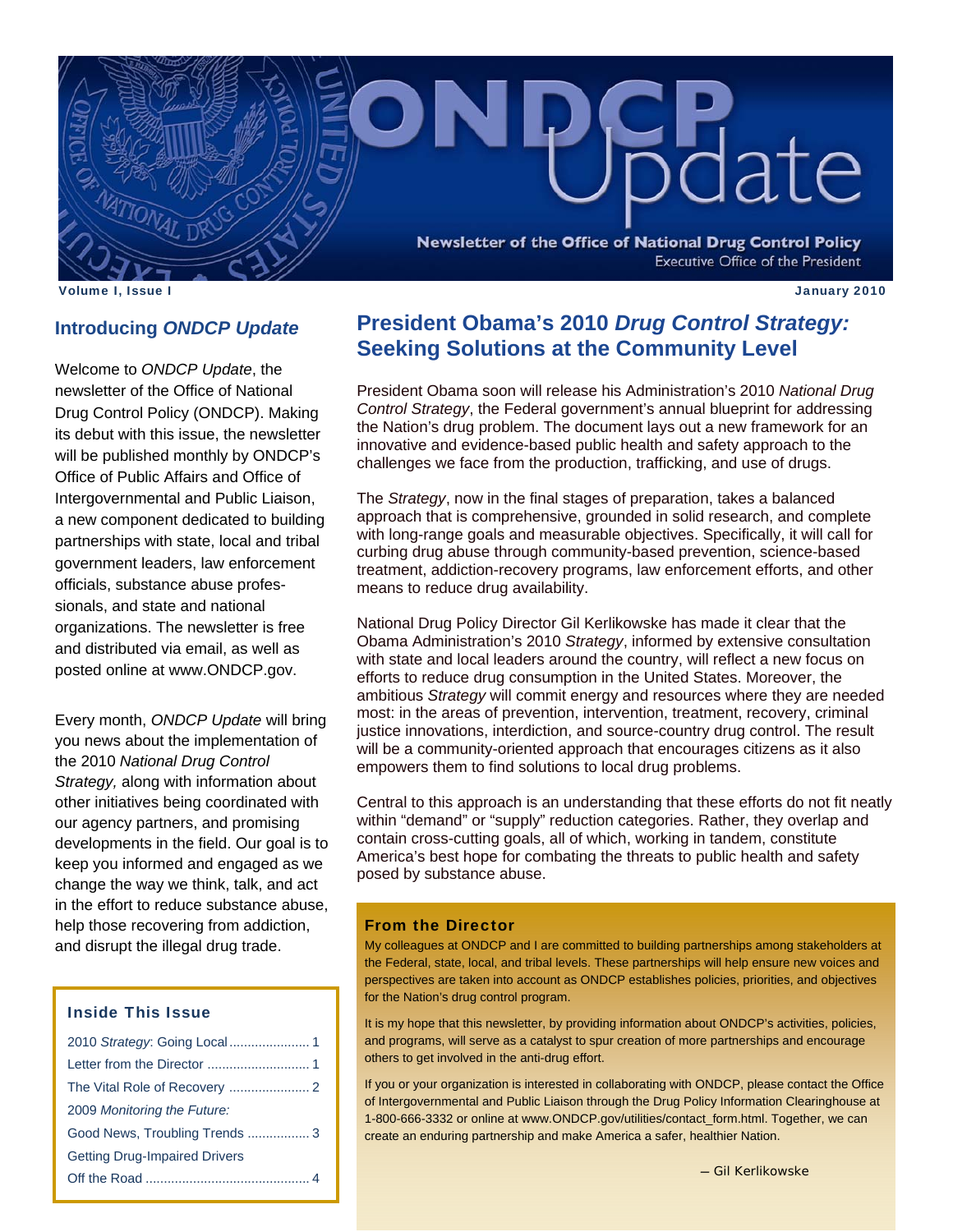## Ϊ **New Drug Policy Approach Focuses on the Vital Role of Recovery**

Last fall, ONDCP Director Gil Kerlikowske and Deputy Director Thomas McLellan participated in a series of events to celebrate National Recovery Month. The activities, which included a Recovery Rally Walk across the Brooklyn Bridge in New York City, foreshadowed a new concentration in national drug policy.

Demand reduction policies in the past have focused primarily on prevention, intervention, and treatment. All remain key elements of the anti-drug effort. However, under the Obama Administration, ONDCP has redefined demand reduction to include a more intense concentration on recovery from addiction.

Guided by an evidence-based approach to public health, ONDCP is now shepherding policy with a goal that goes beyond getting users to stop abusing illicit drugs and other substances. The aim of the new recovery-oriented agenda is to help people live a substance-free life of good health, nurturing relationships, self-sufficiency, and hope for a productive future. This policy, in keeping with the 2005 National Summit on Recovery, recognizes recovery as a process of change through which an individual achieves abstinence from substance abuse, along with improved health, wellness, and quality of life.

# *This focus on recovery will provide the Nation with a new lens through which to view addiction*

Results from several major programs administered by the Center for Substance Abuse Treatment (CSAT) at the Substance Abuse and Mental Health Services Administration (SAMHSA) have demonstrated the benefits of a recoveryoriented approach. These programs show significant improvement in abstinence from drug use and involvement in criminal activity, as well as improved stability in housing and employment, medical health, and positive support networks.

By transforming systems and fostering partnerships, these projects bring together a wide range of services that help people in recovery build and maintain a substance-free lifestyle. Typical recovery support services include housing, medical and dental care, mental health treatment, employment training and placement, family counseling, peer support/mutual aid support networks, child care, and transportation.

The Access to Recovery (ATR) program facilitates development of state vouchers to centralize assessments and referrals for recovery support services. The Recovery-Oriented Systems of Care (ROSC) program helps local communities develop and deliver integrated services that build on the personal responsibility, strengths, and resilience of individuals, families, and communities to achieve sustained health, wellness, and recovery. The Recovery Community Services Program (RCSP) funds grass-root

community organizations to support recovery services that help people initiate and/or sustain recovery from alcohol and drug-use disorders. Some RCSP grant projects also offer support to family members of people needing or seeking treatment or those currently in recovery.

Director Kerlikowske and Deputy Director McLellan are advancing Federal policies and programs to integrate a focus on recovery throughout the full range of demand reduction efforts. The new concentration within ONDCP directs the agency to undertake a number of vital tasks:

- Engage the recovery community at all levels in shaping the *National Drug Control Strategy* and other national efforts to address addiction-related issues;
- Support development of a full continuum of policies and programs that promote recovery;
- Identify and work to remove real or perceived barriers to recovery;
- Support data collection and research on successful long-term recovery; and
- Create and implement an effective communication strategy that celebrates and supports recovery.

Going forward, prevention programs and messages will clearly articulate the consequences of drug use while also celebrating and supporting those who have reclaimed their lives from addiction.

ONDCP will continue to promote the idea that recovery is possible. This focus on recovery will provide the Nation with a new lens through which to view addiction, as well as new policies that will sustain renewed health and wellness for those striving to remain drug free.



**Director Kerlikowske celebrates recovery at the Recovery Rally last fall in New York City.**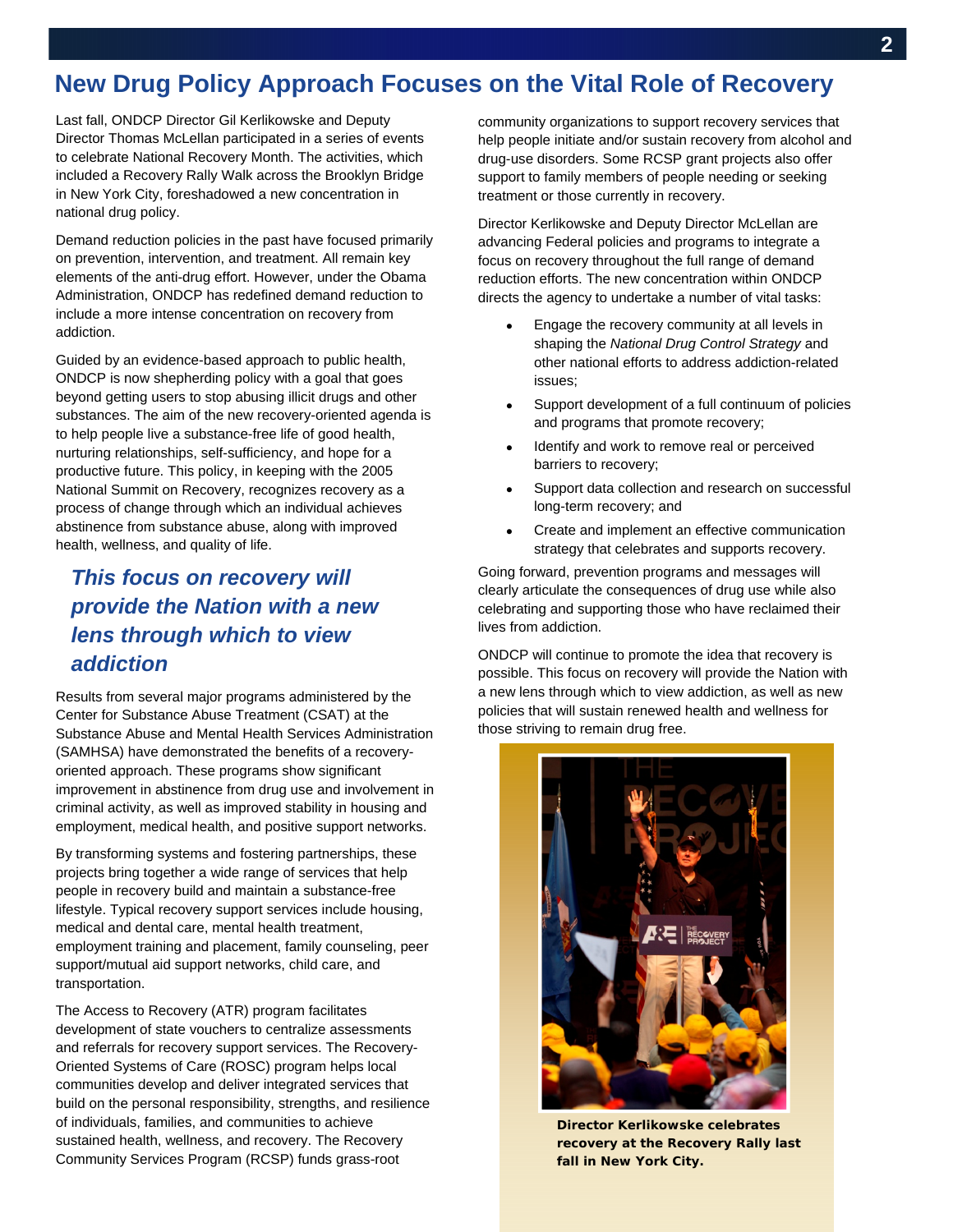# **2009** *Monitoring the Future***: A Mix of Good News, Troubling Trends**

Results of the 2009 Monitoring the Future (MTF) study<sup>1</sup> show decreases among some grades in the use of cocaine, methamphetamine, and hallucinogens. The MTF data also document the disturbing prevalence of abuse among teens of prescription and over-the-counter drugs. They show, for example, that seven of the ten substances most abused by high school seniors are legal drugs used non-medically. There have also been erosions in young people's perceptions of the harms associated with smoking marijuana, drinking alcohol, and using smokeless tobacco. Past studies have found that such "softening" of teens' perceptions of the harms caused by drugs has signaled future rises in rates of drug use.

#### **Some statistically significant trends and other use levels are troubling:**

- About one in ten  $12^{th}$  graders reported abusing Vicodin in the past year, closely followed by abuse of six other pharmaceutical drugs. Approximately 1 in 20  $12<sup>th</sup>$  graders reported past-year use of amphetamines, tranquilizers, over-the-counter cough or cold medicines, Adderall, sedatives, and OxyContin.
- Among  $10<sup>th</sup>$  graders, lifetime use of heroin increased from 2008.
- Disapproval lessened among  $10<sup>th</sup>$  graders toward those who smoked marijuana occasionally and those who smoked marijuana regularly.
- Among  $8<sup>th</sup>$  graders, those who perceived "great risk" of harm associated with smoking marijuana occasionally or regularly declined (see chart, top right).

#### **Statistically significant decreases in the use of various substances from 2008 to 2009 include:**

- **Hallucinogens overall** Past-year and past-month use among  $12<sup>th</sup>$  graders declined.
- **LSD**  Among hallucinogens, past-month LSD use decreased among  $12<sup>th</sup>$  graders.
- **Hallucinogens other than LSD**  Past-year use of other hallucinogens (excluding PCP and Ecstasy) was down among  $12<sup>th</sup>$  graders.
- **Cocaine**  Lifetime, past-year, and pastmonth use among 12<sup>th</sup> graders decreased (see chart, bottom right).
- **Heroin smoking/inhalation**  Among 8<sup>th</sup> graders, past-year use of heroin by smoking or inhalation fell.
- **Methamphetamine**  $-$  Lifetime use among  $8<sup>th</sup>$ graders declined.
- Ritalin Past-year use among  $12<sup>th</sup>$  graders declined.
- **Alcohol**  Lifetime and daily use of any alcohol among 8<sup>th</sup> graders declined.





#### Trends in Perceived Harmfulness of Smoking Marijuana Regularly



### Significantly Lower Cocaine Use Among 12th Graders



Source: 2009 Monitoring the Future study (December 2009)

 *Future* is funded by the National Institute on Drug Abuse, a part of the National Institutes of Health. The study is conducted at the Survey Research Center in the <sup>1</sup> The Monitoring the Future (MTF) study examines the behaviors, attitudes, and values of American secondary school students, college students, and young adults. Each year, a total of approximately 50,000  $8<sup>th</sup>$ , 10<sup>th</sup>, and 12<sup>th</sup> grade students are surveyed (12<sup>th</sup> graders since 1975, and 8<sup>th</sup> and 10<sup>th</sup> graders since 1991). In addition, annual follow-up questionnaires are mailed to a sample of each graduating class for a number of years after their initial participation. *Monitoring the*  Institute for Social Research at the University of Michigan.

12/2009